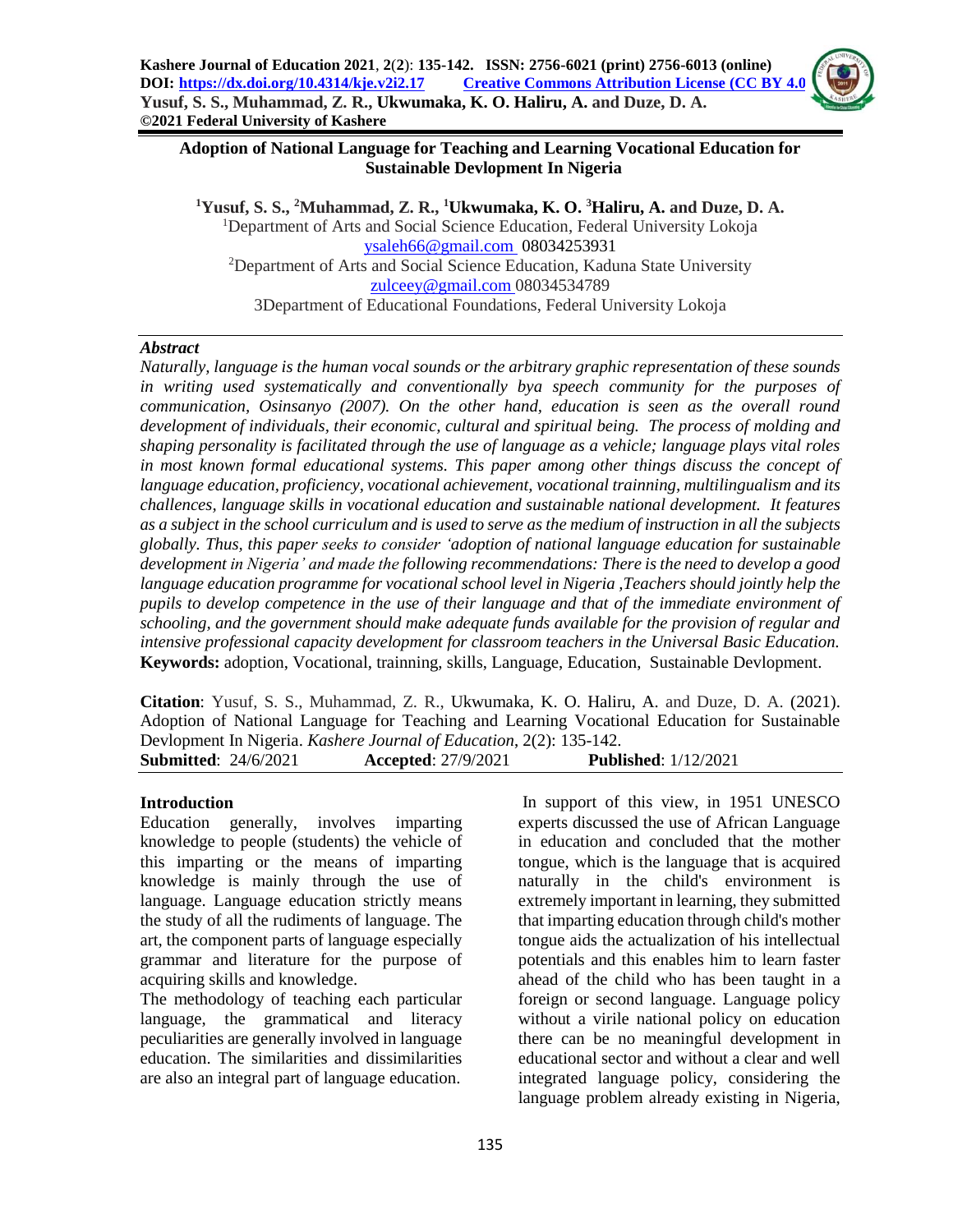the road to national development via Economic, social, political and education will not be achieved in the sustainable development goal 2030.

The Federal Government had made laudable efforts at developing Nigerian indigenous languages. Apart from the issue of language policy in the National policy of Education (1977); the Federal Government while fashioning a new constitution in 1979/1998/1999 raised the three major indigenous Languages; Hausa, Igbo, and Yoruba to the status of National Language along with English. It behooves on us to examine briefly some of the provision in the constitution.

- i. The business of national assembly shall be conducted in English and in Hausa, Igbo and Yoruba when adequately arrangements have been made therefore (1999 CONS. Sect 55).
- ii. In addition to appreciating the importance of language in the educational process, and as a means of pre serving the people's culture, the government considers it to be in the interest of the nation unity that each child should be encouraged to learn one of the three major languages other than his own mother tongue. In this connection, the Federal Government considered the three major languages in Nigeria to be Hausa, Igbo and Yoruba (FGN Para. 8)
- iii. Government ensures that the medium of instruction shall be principally the mother tongue or the language of the immediate community (FGN Para II Sec 3) preprimary education.
- iv. Government ensures that the medium of instruction in the primary school is initially the mother tongue or the language of the immediate community and later state, English in (FGN Para 15 Sec 4) upper primary Education. In selecting two Nigerian languages, students should study the language of their own area in addition to any of the three main Nigerian languages Hausa, Igbo and Yoruba, subject to availability of teachers (FGN) Para 19 Sec 14) in junior secondary school.

From the above (NPE) statements there is an educational ideology that the enhancement of educational process and the presentation of culture of the individual Nigeria could be effected with imparting knowledge through mother tongue. The unfortunate thing about these provisions in NPE and nation's constitution is that they are not implemented to the letter and added to this is the fact that the issue of a Nigerian child learning his language in addition to one of the three major ones Hausa, Igbo and Yoruba is just a mere policy statement.

### **The Importance of Language (Mother Tongue) education.**

National development is the Nation's human resources acting on its natural resources to produce goods and services necessary to satisfy the economic needs of the community (Hamish 2004). This being the case, the pivot of any national development is the human resources and the human resources rely heavily on the vehicle of language for effective mobilization towards national development and this could best be achieved through the indigenous languages. Mother tongue is a tool for achieving sustainable development goals, considering what countries like Japan and China have achieved through technology as a result of using their mother tongue to impart knowledge. We are stagnant in this country educationally because we have refused to develop our indigenous languages. Jubril (2009) attributed the alarming decline in the educational system to the inability of the country to use the mother tongue for instruction in schools and developing educational curriculum. The further observes that, countries like Japan and China are able to record giant strides in science and technology through the adoption of their indigenous languages.

Also Keresi (2009) blamed post colonial elites for adopting colonial life styles for the detriment of their own language. Similarly, He stated that, "Our state of underdevelopment has remained for so long due largely to our use of English and French. We import knowledge and skills almost exclusively in these foreign languages while the majority of our people are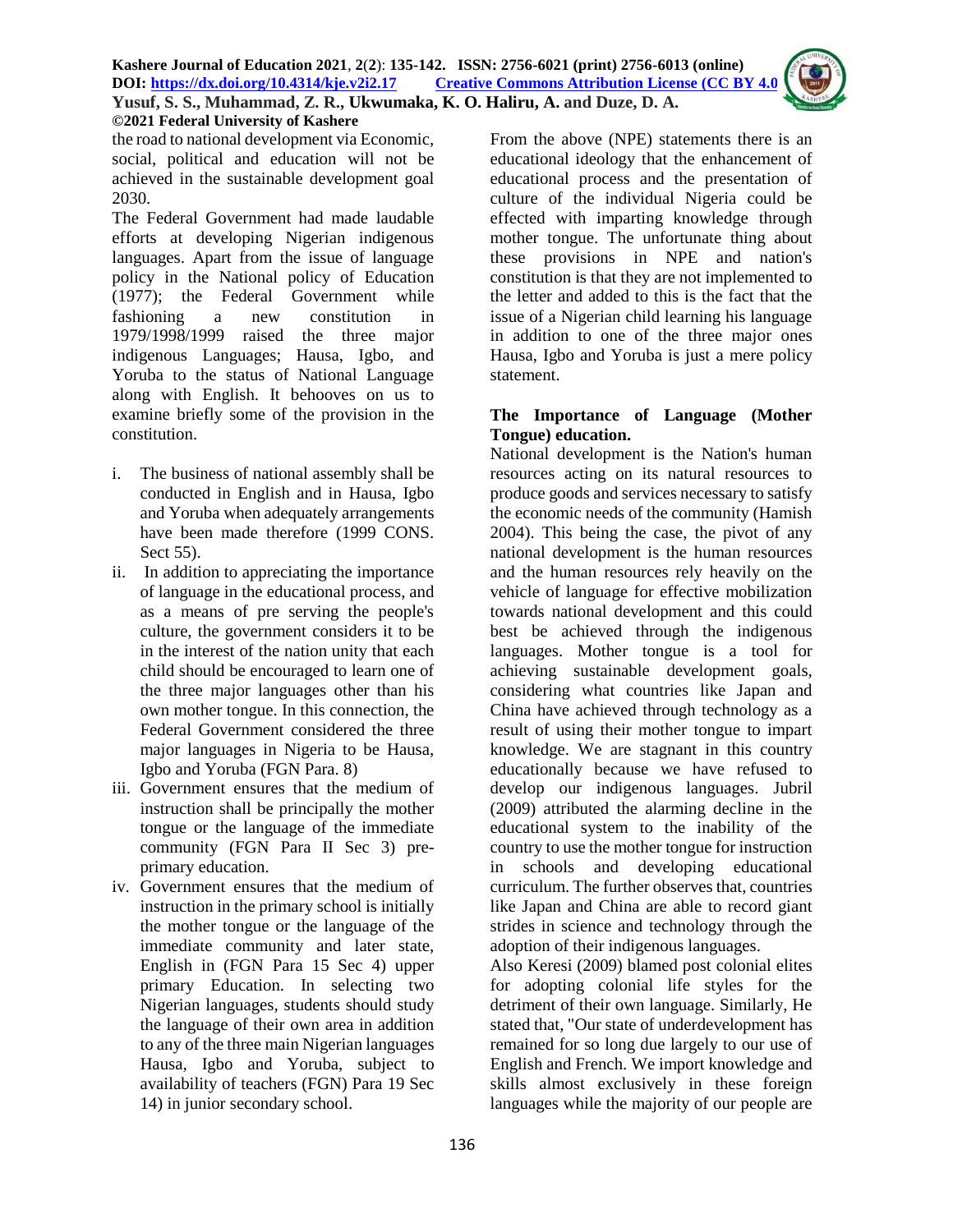

farmers and crafts men who perform their daily tasks in Yoruba, Hausa, Igbo, Nupe, Ijah etc. The question is why not helping them to improve their social, economic and political activities via the mother tongue? Why do they insist in their learning English or French first before modern technology can be introduced to them. In most developing countries, a few towns and cities operate in English, French etc, while many rural villages and harmlets operate in the mother tongue.

# **Language Proficiency and Vocational Achievement**

The most fundamental and most asked question in the area of language as it relates to bilingualism or multilingualism if it has any effect on the students' vocational achievement? This question is most frequently asked by teachers, policy makers and researchers. Several studies have been conducted with the aim of answering the question. Some of these studies cut across various race, ethnicity and social class, different countries and culture Rosemarie et al, (2004) and students' educational levels. Furthermore, the studies was conducted using different perspectives and approaches such as comparing the following: monolingual versus bilingual students who study under the same medium of instruction; students who study in the medium of a foreign language (English) versus those who study in their local language; and students who study in a language switch mode – in a medium by using both foreign and local languages. Other studies investigate the role of the proficiency level of students in their first language as compared to the language of instruction (Clarkson, 2003); and the students' performance in word problems stated in their first language as compared to word problems stated in the students' second language.

Educational research findings in all these studies, Calderon (2003), Hamis (2004), Clarkson (2007) and Abubakar (2015) though inconclusive, tend to agree that language proficiency is one of the important factors influencing bilingual students' performance in diffferent work force. And bilingualism can be an advantage or disadvantage to the student depending on the proficiency level of the students in the two or more languages.

However, the deficit model for bilinguals has since been rejected and is now considered to be outdated by many scholar. Findings of a number of studies that looked into the issue since then (Musa, 2017; Calderon, 2003) indicate that the students' language proficiency has an impact on their vocational performance.

### **Goals in language education**

The goals in language in Nigeria can best be addressed by examining these questions:

a. What kind of language competence do we envisage of the products of our schooling system?

b. What are the language needs of the educated Nigerians?

The above questions can best be considered in the long term and short term stages. To ask what the language needs of the educated Nigerians are today is an achievement of these core objectives of English language as one of the core subjects in the basic education curriculum in Nigeria. The contemporary issues now are: multi-lingual challenge, poor policy implementation, teacher quality and the problem of curriculum materials.

### **Multilingualism**

The term "multilingualism" refers to a person who can communicate in more than one language be it actively (through speaking, writing, or signing) or positively (through listening, reading or perceiving). Other terms such as "bilingual" and "trilingual" are used to describe a multilingual person or polyglot. "poly" means many "glot" refers to language, i.e. as interpreted in Greeks.

### **The multilingual challenge**

Language is a component of culture along with other elements of values, beliefs and norms. In Nigeria, for instance, the language of education at the basic level has been an issue of debate among scholars for decades. As a multi lingual nation with at least 400 indigenous languages, Gbenedio (2011) noted that only about 65 standardized orthographies and only three major languages of Hausa, Igbo and Yoruba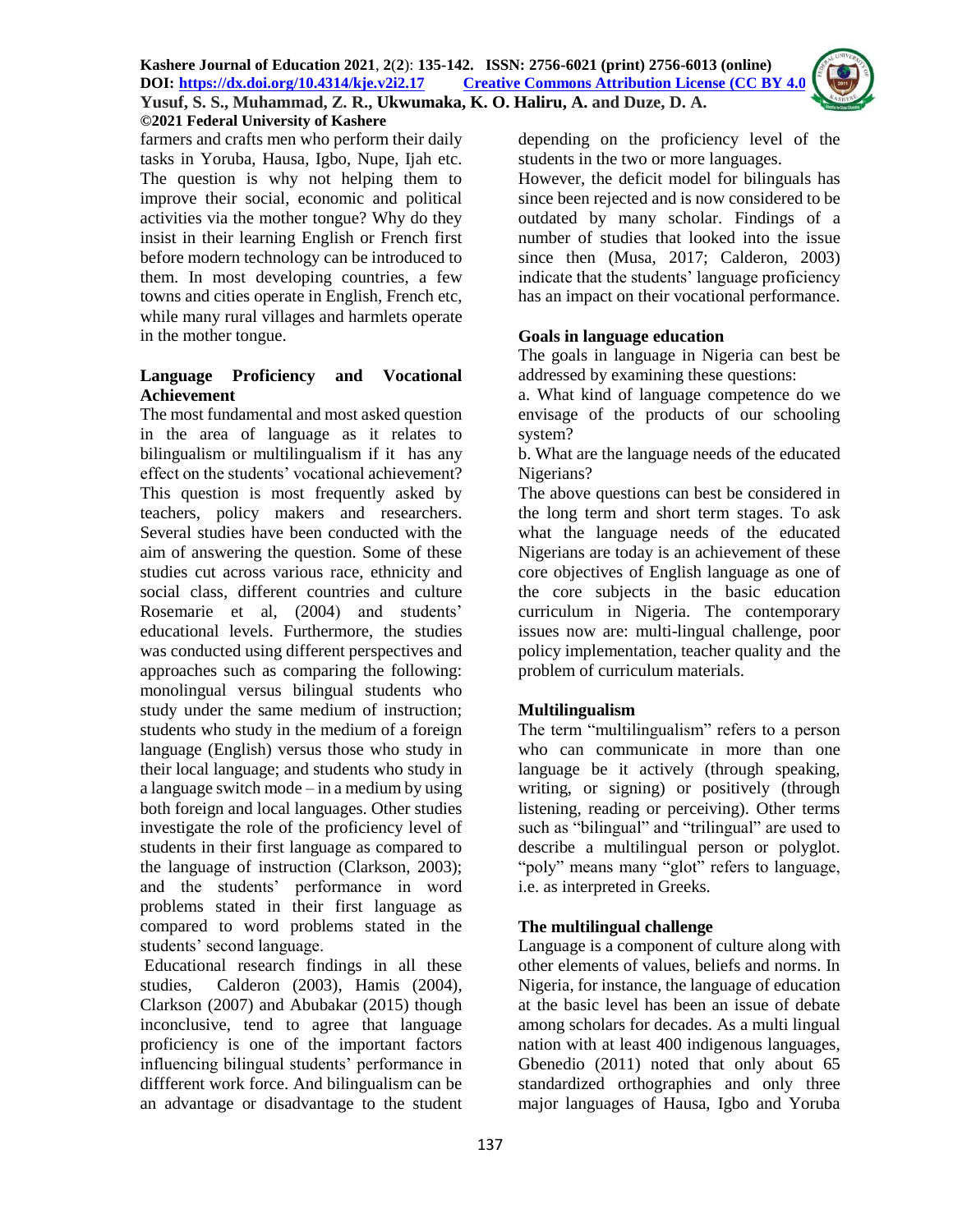

have documented efforts of teacher education. One challenge Musa (2017), envisaged, is the lack of adequate vocabulary for most indigenous languages (but the national language is limited to Hausa, Igbo and Yoruba). The problem is accentuated with school subjects like mathematics, sciences and vocational education content areas where words in the local language will not exactly name concept except to describe them. The best education a child can get at the basic level is that given in the indigenous language. Children accordingly to Baker (2014), absorb concepts much easily in their own familiar languages and can gain a fundamental understanding of them. However, in a second language (L2) situation, in the case of English language in Nigeria, they simply became words that are learnt but not absorbed. Musa (2017) reiterates that psychologically, the proper development of the child bound with the uninterrupted use of the language in which he has acquired this first experiences in life, the one in which he dreams and thinks and in which he can effortlessly express his feelings and emotions. To ignore this familiar language and begin to teach him a foreign and unfamiliar language and as soon as he comes to school, is like taking the child away from his home and putting him among strangers. (Olagoke, 1975).

### **The Concept of Vocational Training**

There are several different career paths you can take in life. Vocational training can be a desirable option for individuals entering a highly technical or hands-on field, as well as for those who wish to develop new skills. In this paper, we shall define vocational training, explore some of the different types of vocational training available, list skills acquired through vocational training and provide information about jobs one can get with vocational training.

Vocational education can simply be defined as instructional programmes that focus on the skills required for a particular job function or trade. In vocational education training is organized to prepare students for specific careers, disregarding traditional, unrelated academic subjects. Vocational training

provides hand-on, job-specific instruction, and can lead to certification, a diploma or even an associate's degree. Students typically require vocational training to prepare for trades including, but not limited to, automotive repair, plumbing, culinary arts, graphic design, fashion design, welding, GSM repair

# **Different Sources of Vocational Education**

Accomplishment of vocational training can be done through many channels, and at different times in someone's career. Below are some of the sources open which one can acquire vocational training; Apprenticeship programmes, On-the-job training, Standalone courses Postsecondary vocational school etc.

# **Apprenticeship programmes**

Apprenticeship programmes are trade-specific and can last as long as four or five years. In these types of programmes, the apprentice, or student, works under the supervision of a professional in their trade and they are compensated for the work. This type of vocational training is most common in highly skilled, hands-on professions.

Apprenticeships typically combine on-the-job training with classroom instruction. Because some apprenticeships include classroom courses, they can result in a certification or degree. A major benefit of this type of training is the fact that it is an educational programmes in which the student is paid. Due to this, placement in apprenticeship programmes is usually competitive.

### **On-the-job training**

Most on-the-job training is either done through an employer or a third-party training provider sourced by the employer. It's common for companies to provide employees with jobspecific training as well as training in general employment skills, such as human resources training, training on how to work well in a team or computer skills training. These skills can prove valuable in an employee's current position, as well as in any future employment opportunities. When learning a skill through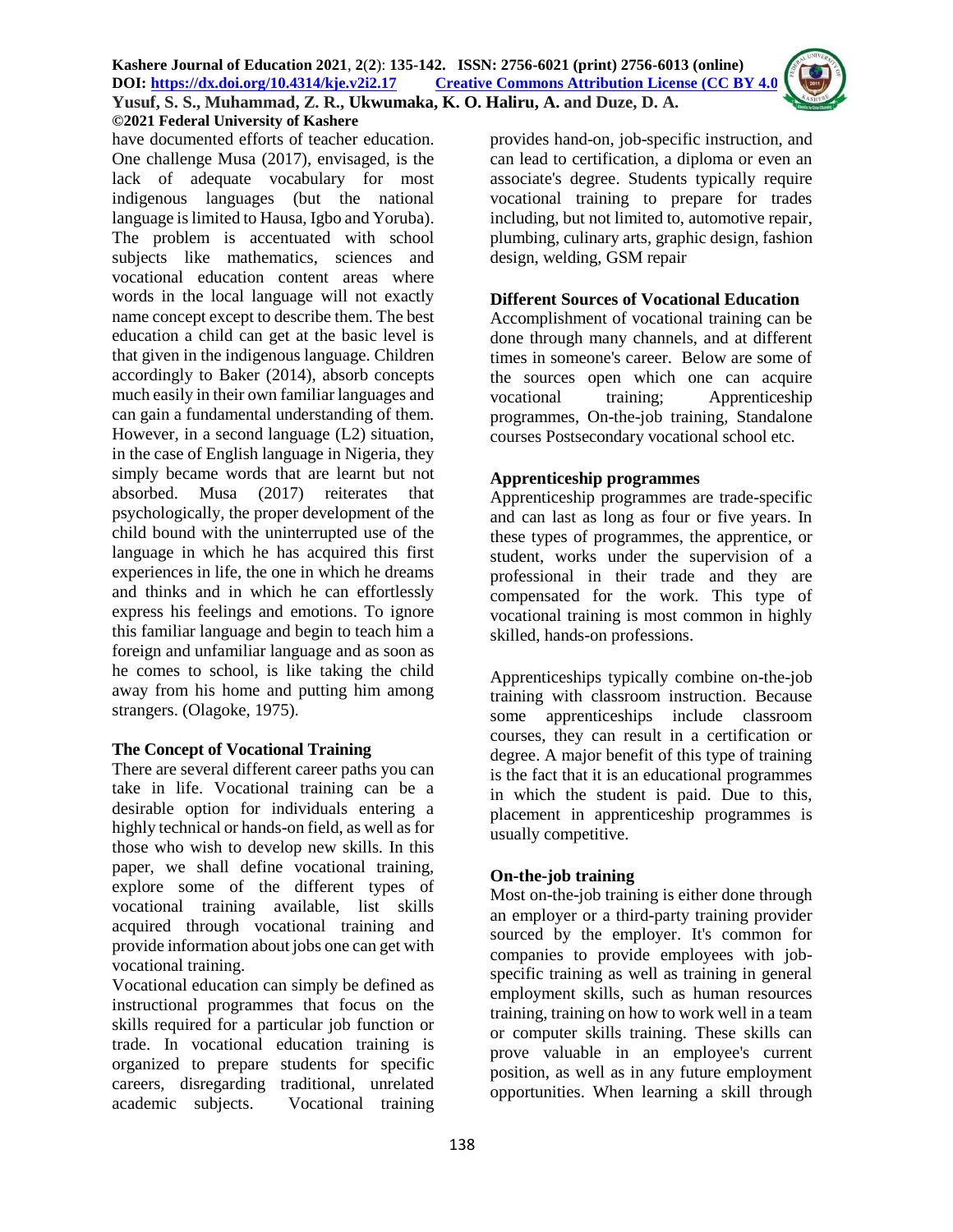**©2021 Federal University of Kashere**

on-the-job training, new employees are often paired with someone who is more experienced. Classroom instruction may also be utilized for on-the-job training, but it's typically only seen when a company develops its on-the-job training programmes into an apprenticeship programmes.

#### **Standalone courses**

Professionals hoping to develop their skills and improve their marketability will often take for membership into professional organizations, Updating knowledge of current skills, standalone courses. These courses are available to non-degree-seeking students. Reasons for people to take this route for continuing their education and professional development include: Fulfilling requirements Expanding skill sets, learning a supplementary trade etc.

#### **Relevance of Language Skills in Vocational Education**

Rosemarie, et al (2014) have two focus on communication definition: Communication in the mother tongue: the ability to express and interpret concepts, thoughts, feelings, facts and opinions in oral and written form, and to interact linguistically in an appropriate and creative way in a full range of contexts. Communication in foreign languages includes the items mentioned above and also intercultural understanding.

It is generally acknowledged that language and communication skills are crucial for acquiring vocational proficiency, completing successfully vocational training and maintaining employability, as well as for communication and interaction in everyday work. However, how do vocational education and training (VET) polices, trainers and trainees address the issue of language and communication skills? It is assumed that policies, trainers and trainees would attribute different value and relevance to language and communication at and for work. The data presented here are based on the findings of the research project Rosemarie, et al (2014) language and communication requirements in vocational education and training"

Therefore, in some policies, language skills are mentioned explicitly (definitions and operationalizing), and implicitly. Implicit mentions do not correspond to the importance of language and communication requested by VET. The trainers and trainees interviewed are aware of the importance of language for work interactions. The value and relevance attributed to writing, reading, speaking and listening differ considerably within and between the training occupations investigated. In the case of some operations, communication and interaction are directly part of work tasks e.g. selling goods and organising work processes as well expressing oneself in an activity like film or drama. In the case of other operations, they underpin tasks, e.g. reading instruction manuals for repairing cars, manuals for tailoring, film manuscripts etc.

#### **The Importance of Vocational Trainning and Education in Development**

The importance of VTE in National development need not to be over emphasized. This is because vocational and technical education provides the necessary knowledge, skills and competencies for survival and sustainable national development up to the 21st century. Akpan (2004) maintained that VTE is the gateway through which practical competencies can be successfully transferred for the sustenance of the country. Specifically, VTE provides; youth empowerment, consumer education, formation of attitudes, manpower development, training and empowerment for necessary skills, introduction to professional studies, lead to human capital development and career education.

**Youth Empowerment**: through vocational and technical education the youths would be sensitized, mobilized, motivated and gingered for self-employment and self- reliance. Effective acquisition of vocational and technical skills will inculcate entrepreneurial skills that would help the youths to be selfreliant, this will in turn bring about national development, and hence they will be selfemployed.

**Consumer Education:** consumer education promotes better understanding of individual

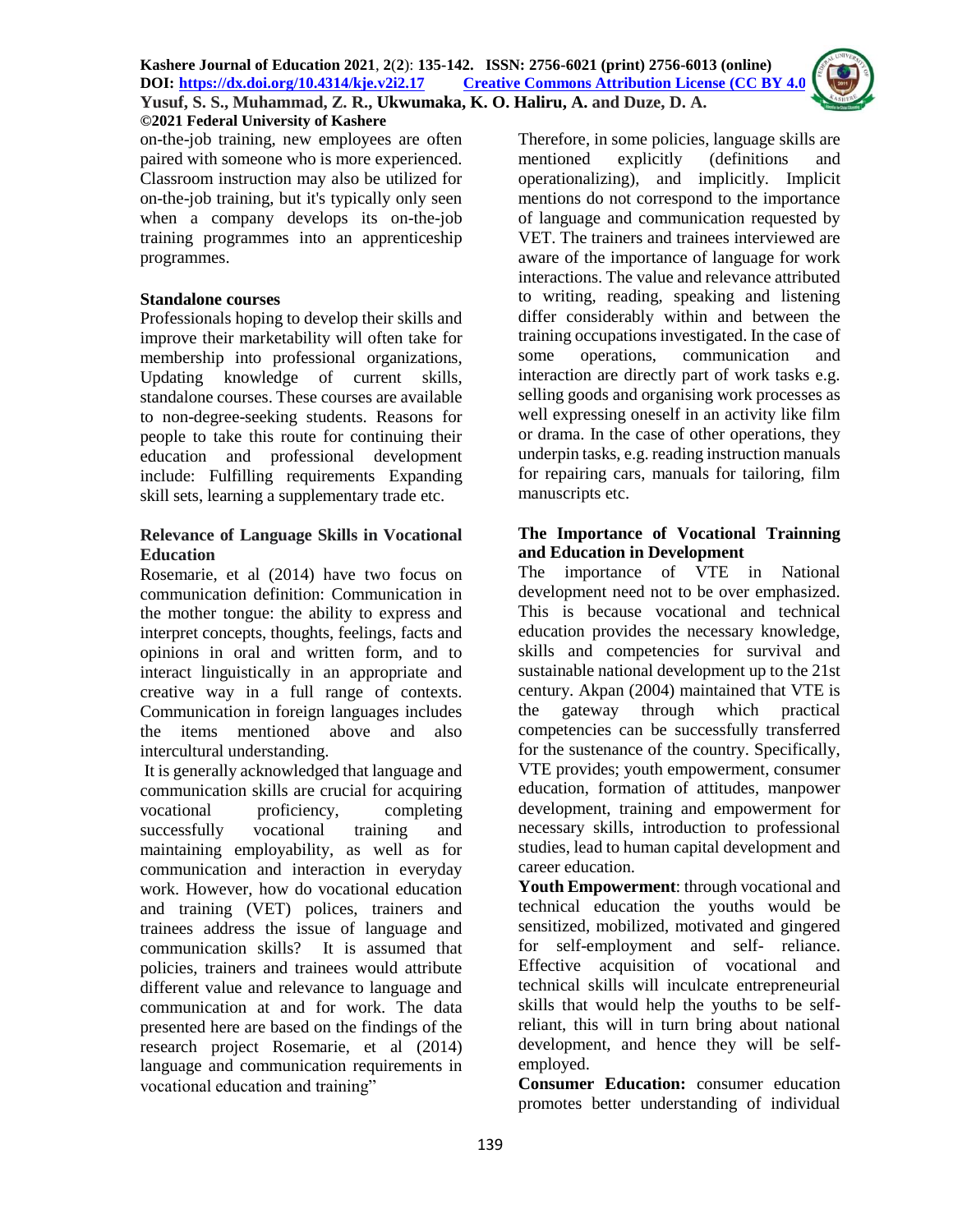relationship with business and the peace of business in our socio-economic system. Vocational and technical education educate the youths in the development of consumer's business and socio-economic competencies. It, therefore, makes the youth's intelligent consumers of goods and services. A good knowledge of consumer education helps to serve every individual in making adjustments in the economic arena. Akpan (2004) affirmed that vocational and technical education educates the public on the consumption of goods and services and foster healthy business communication consideration and discourage exploitation which could deter the socioeconomic growth of the society. Formation of Attitudes; vocational and technical education educates the populace with proper knowledge, vocational behaviour and attitude needed for successful vocational and technical career formation. It also aids efficient methods of distribution of goods and services to consumers and desirable social and cultural behaviours needed for sustainable national development.

**Manpower Development:** vocational education provides highly trained and dedicated vocational education teachers for the production of various levels of business and technical manpower to keep her citizens above subsistence level of poverty. According to Eneyoh, et al (2012) it also provides a solid base for healthy multi-cultural transformation that would eliminate over dependence on foreign economic.

**Training and Empowerment for Necessary Skills:** vocational and technical education provides the training and skills that will lead to the production of craftsman, technicians and other skilled personnel who will assist in transforming the economy for sustainable national development. Introduction to Professional Studies; VTE will provide introduction to professional studies in engineering and technologies which is the bedrock for economic transformation and national development.

**Lead to Human Capital Development:** vocational technical education will provide the lead to human capital development that enhances empowerment of people and

strengthening economic prosperity of the nation. Career Education; vocational and technical education provides educational experiences and abilities that would enable students to make intelligent occupational decision, specialization and to progress in a chosen area. It provides opportunity for students to make realistic decisions about a successful and satisfying career for economic survival and sustainable national development in the 21st century. Robert (2004) submitted that career education guides individuals to fit into the job opportunities available within the system for national economic development and transformation.

### **Sustainable National Development**

Sustainable national development refers to the ability to harness all available resources, human, material or economic to bring out the potentials of a nation. In his view, Dzungwe (2012) affirmed that National development is the ability to flow along with other nations in terms of effective management and utilization of current development in science and technology. According to Aguele et al (2003) development means "bringing a nation to an advanced or a highly organized state, that is utilizing all the human and material potentials of a nation to bring about growth and development". Development has to do with employment for all the citizens of a nation.

However, sustainable development is attaining and maintaining the height of standard in the developmental agenda of the nation. This include; education, health services, economic, transportation, good road networks, justice and equity, food security and all the social amenities needed for safe and healthy living of citizens in a country.

#### **Role of Vocational & Technical Education in Sustainable National Development**

Nation building or development has to be sustainable in practical terms. This, however, is dependent on available resources, beneficially as well as keeping the physical environment safe, healthy, stable and highly conducive. Sustainability, according to the world commission on environment and development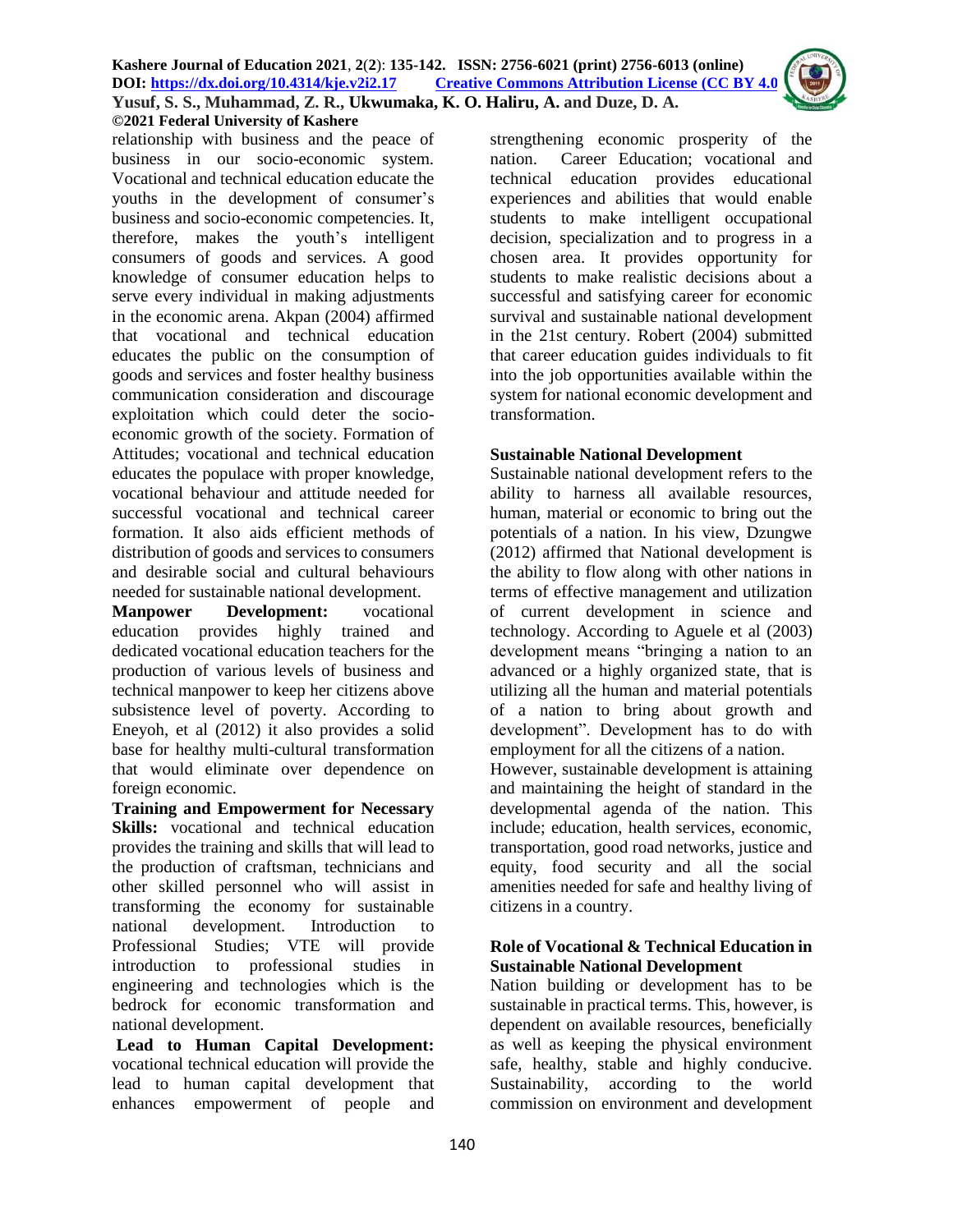#### **Kashere Journal of Education 2021**, **2**(**2**): **135-142. ISSN: 2756-6021 (print) 2756-6013 (online) DOI: <https://dx.doi.org/10.4314/kje.v2i2.17> [Creative Commons Attribution License](http://creativecommons.org/licenses/by/4.0/) (CC BY 4.0) Yusuf, S. S., Muhammad, Z. R., Ukwumaka, K. O. Haliru, A. and Duze, D. A. ©2021 Federal University of Kashere**

cited in Okafor, et al (2018) is the development that meets the needs of the present without compromising future generation opportunities to meet their own needs. Sustainability includes a just and peaceful society, gender equality and intergeneration equity. Technical and vocational education and training has been identified as a tool for sustainable and stable economy. In Nigeria, vocational and technical education and training was previously not seen as fundamental to national development or for the economic development, but for school dropouts and never do well individuals. Okafor (2018) asserts that no nation can move forward technologically, industrially and economically without developing a strong partner initiative in the creation of wealth, poverty reduction and employment generation through technical and vocational education and training.

### **Conclusion**

In conclusion, national language could be adopted for teaching and learning vocational education for sustainable development in Nigeria. This could be effective through training of vocational education teachers using national language. Thus leading to having effective learner support system and effective curriculum delivery process in vocation education. This will also lead to getting more employment opportunities for national development. Provisions of all these will consequently make the individuals self reliant and productive.

### **Recommendations**

Based on the above discussion, the following recommendation are:

- 1. There is the need to develop a good language education programme for vocational school level in Nigeria. This is because the effective functionality of the children in their educational or vocational pursuit is dependent on the solid foundation laid at the lower secondary school.
- 2. Teachers should jointly help the pupils to develop competence in the use of their language and that of the immediate environment of schooling.
- 3. The government should make adequate funds available for the provision of regular and intensive professional capacity development for classroom teachers in the Universal Basic Education – Federal Government of Nigeria (UBE-FGN) funded in service training scheme. While the training of teachers is on course, experts who can develop the orthography and prepare content materials in the languages should be mobilized.
- 4. There is no gain saying that instruction in the indigenous languages will in no small help the child to internalize in his own cultural values if one of the aims of educating him is to mould his character and develop sound attitude and morals in him.

# **Reference**

- Abubakar. H, Umar S. A, & Ibrahim B. Musawa (2015): The Impact Of Language In The Teaching And Learning Of Mathematics At Junior Secondary School In Katsina. *IJRDO-Journal Of Mathematics.* 12(1).
- Aguele, L. I. & Uhumuavbi, O. (2003). Gender Inequality in STM in Nigerian Universities: Implications for National Development and Self-Reliance. *Knowledge Review, (91)1-7.*
- Akpan, I. U. (2004). The Role of vocational education in national development, problems and solution. Multidisciplinary Journal of Research Development 3(4) 14-21.
- Ayanleke, T. (2008) Being a Paper Presented at the first Annual National Conference of Niger State College of Education Minna, Niger State. Between 3rd-6th April 2006.
- Baker, J. E. (2014): Education in Mother Tongue. A Second Look at Medians of Instruction in Nigeria Schools. Paper Presented at the Maiden Annual conference of the NATECEP FCE Oyo.